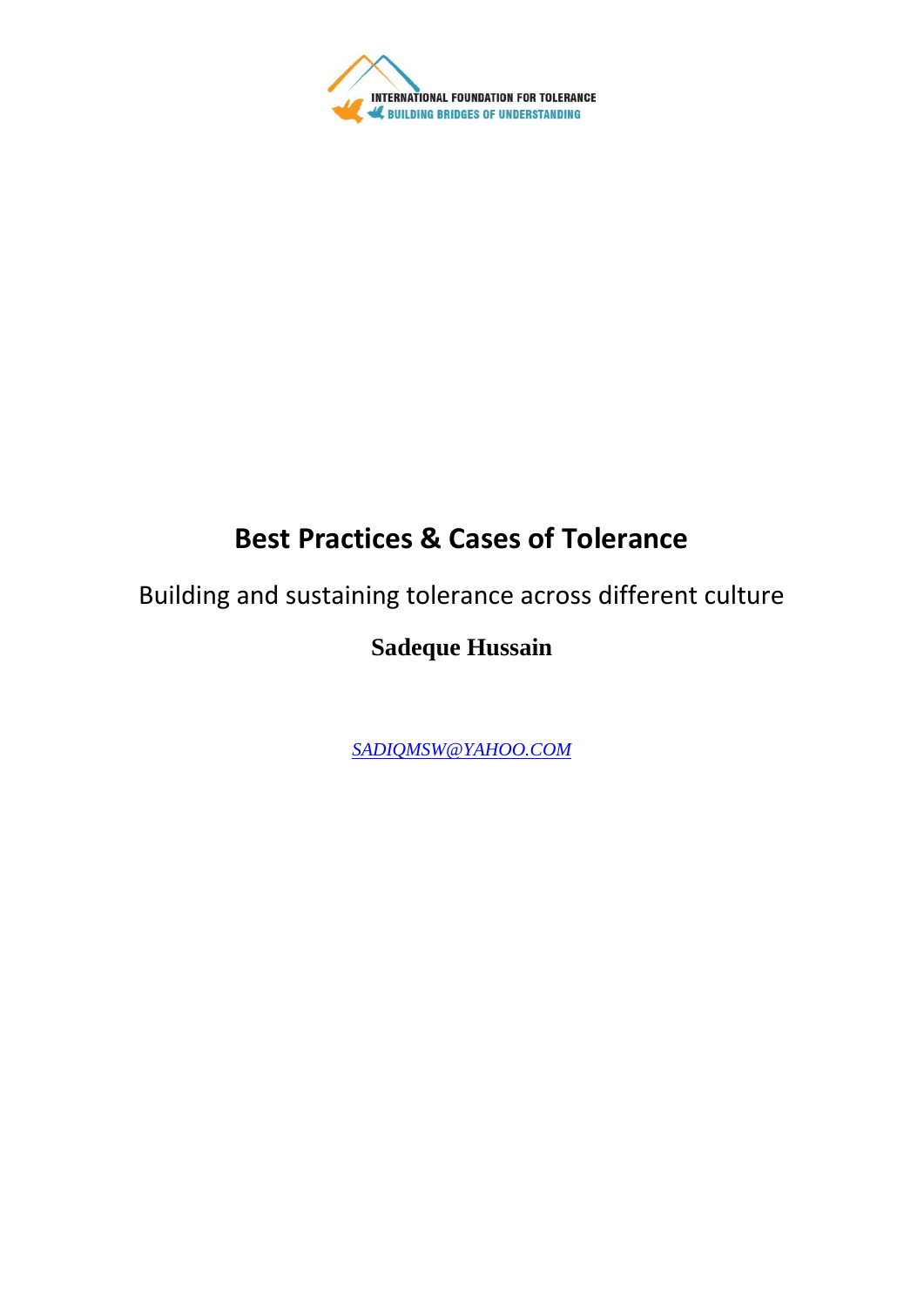

## **Best Practices & Cases of Tolerance**

### Building and sustaining tolerance across different culture

*[This best practice and case study is part of my study on disaster management. It aims to learn the lessons and analyses the essential elements of approach ranging from tolerance to disaster management as seen in its response to the India's undivided Andhar Pradesh's multi-pronged strategies to response recent Moist Violence and also in the 2002 Gujarat violence. The study also incorporates to explore the trends in Tolerances and Peace building in post disaster scenarios. This paper locates the tolerance in its larger context and attempts to identify the associate factors that have contributed.]*

*Tolerance is a process which is associates with social, political and legal aspects. Minorities are always victims and struggles for tolerances across the globe therefore a slight imbalance in the process may cause disturbances and destructions, thus backwardness. To adapt effective tolerance process we need external assistance in reorganization, knowledge, believe, openness, peace and even development. Which could be the replacement of culture of non-violence and gateway to peace and development, without tolerance survivals of a group or society would be a challenging*. *The unfortunate with tolerance is if not handle properly tolerance can become man-made disaster.* 

#### **CAUSES OF TOLERANCE:**

Although there are numerous causes that lead to ignorance of tolerance at various places at various circumstances, the primary cause associate with psychological issues faced by the opposite party when deal with diversity. Their unwelcome attitude, dominant prejudice, and expulsion behaviour is a result of their notions of rigidness and segregation against the tolerance seeker. Regardless of their accountability, morality and responsibility, majority of group who superficially support the importance of tolerance remain silence as they believe that they have the right to repression and ignore the plight of the minority-led tolerance.

**Myth behind Tolerance:** Their primary belief is that tolerance is superficial and just a theoretical word which has no place or impossible in the real world. Actually tolerance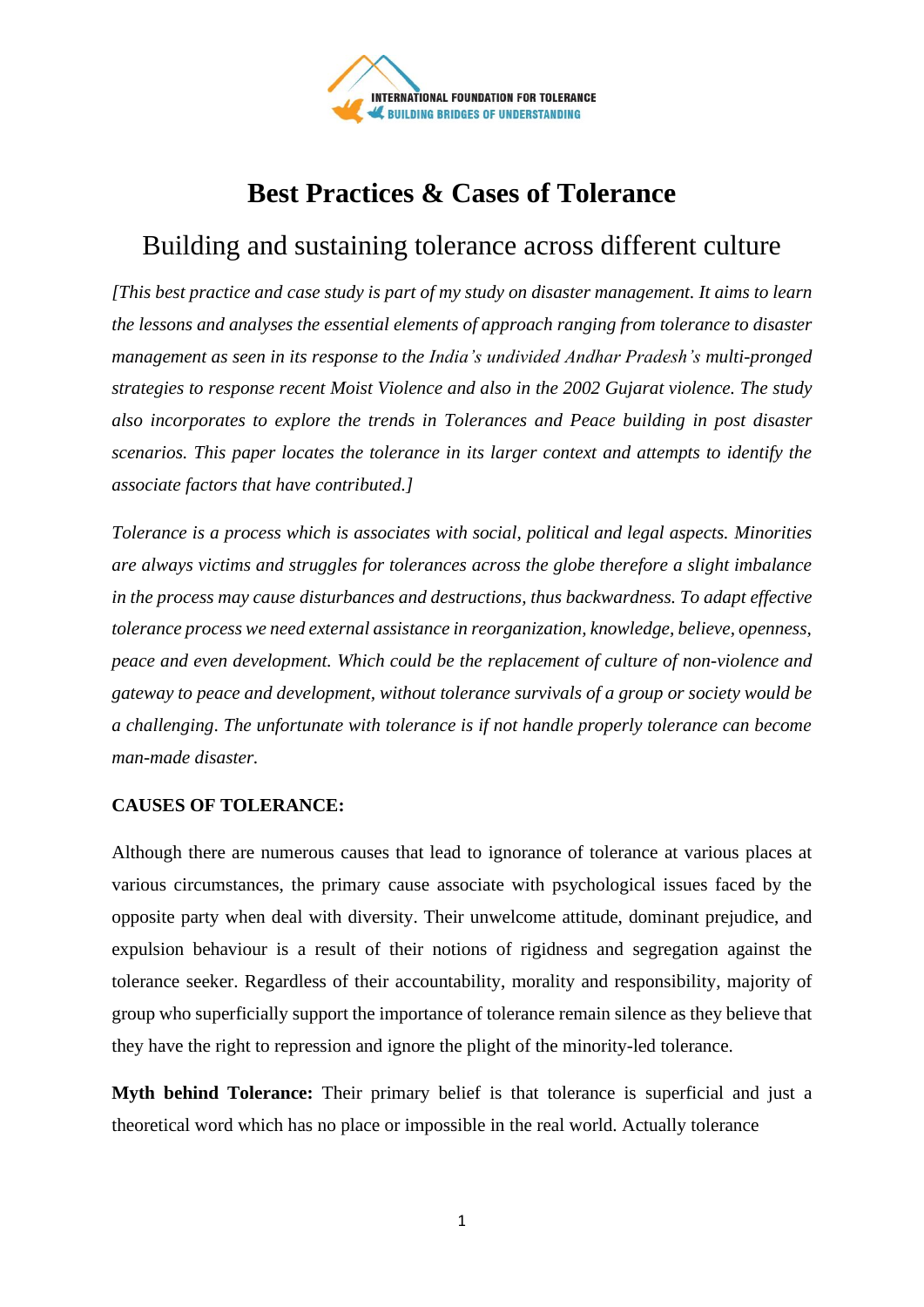

associates with social, political and legal measures which demands resources. The superiors and authorities often discriminates and doesn't like to utilize such measures due to the fear of losing their rights, power and lessen resources in the name of tolerance magnifies the problem. Those who have been subjected to tolerance supporter in the past as good moral human beings are also show their frustration and ignorance of tolerance. This attitude makes them reluctant to recognize and facilitate tolerance of the minorities and marginalized.

Although there is clear recognition of the tolerance and the local and regional platforms for tolerance as mechanisms for coherence across the countries, still there is an immense need for improve understanding of tolerance in all its dimensions of exposure, openness and acceptance characteristics, the strengthening of tolerance governance and accountability for tolerance management; recognition of stakeholders and their roles; mobilization of resource investment to avoid the creation of new intolerance actions and to build resilience of tolerance culture.

#### **PRACTICES OF TOLERANCE ACROSS DIFFERENT CULTURE**:

We often experience tolerance when we deal with diversity. There are many forms of practices of tolerance- at social front, cultural front, religious front, political front and living front.

There is nothing new in the world of tolerance and peace, but there is always something new to recognize and adapt best strategies to practice tolerance. There is little good quality authentic information is available on how long-term multi dimensional strategies unfold in best tolerance practices.

What I try to elaborate that there are many examples of successful tolerances across the world which teaches us best lessons on what to do and what not to do. However lots of finest examples of tolerances go unnoticed due to lake of timely identification and negligence due to media ignorance or interference.

There are numerous cases of tolerance across the globe and also in India. Here is the glimpse of Cases of tolerance after communal violence in India

- 2020 Delhi riots
- 2014 Assam Violence
- 2013 Muzaffarnagar riots
- 2006 Malegaon bombings
- 2002 Gujarat riots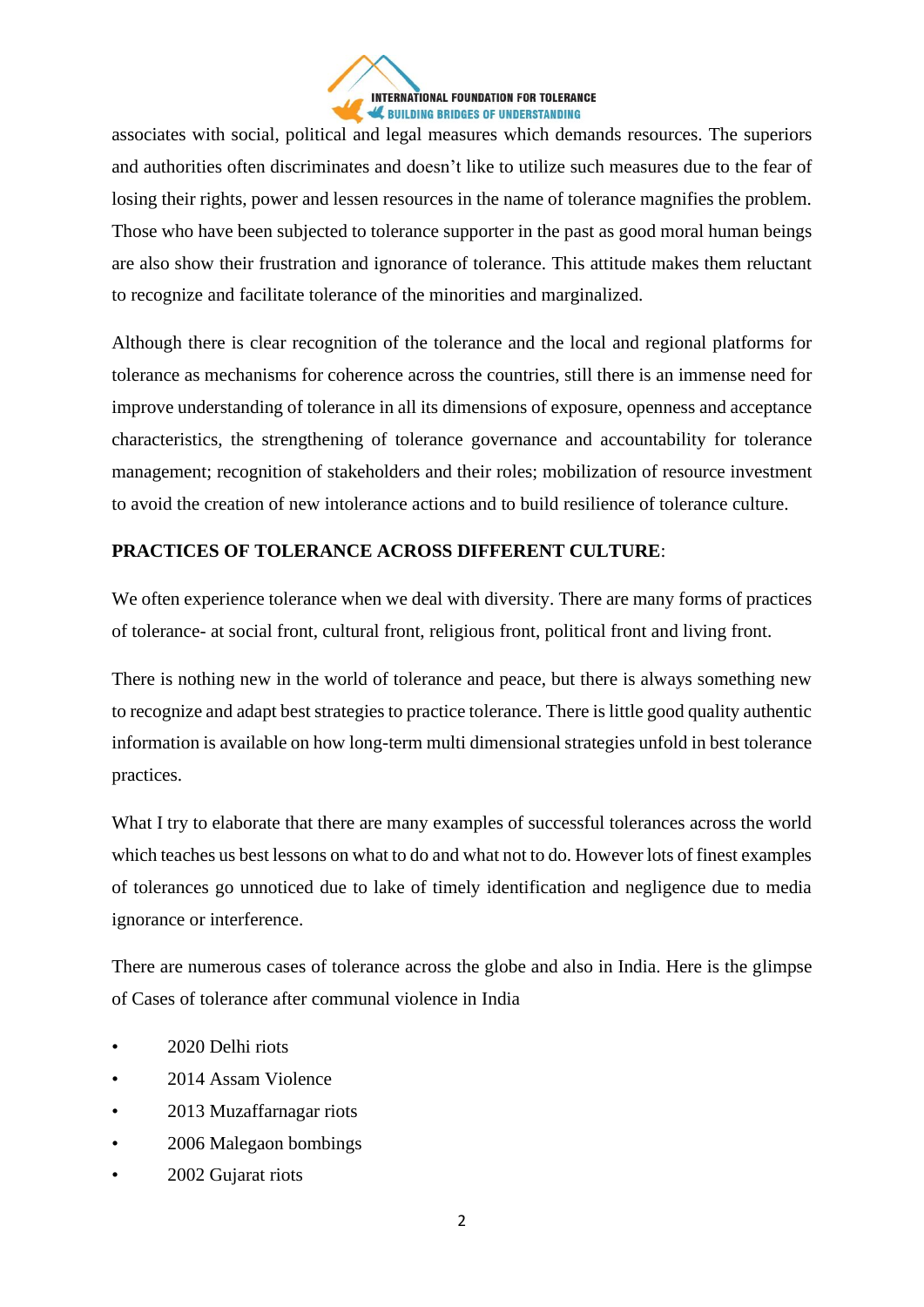

- 1993 Pangal massacre
- 1992 Bombay riots
- 1989 Bhagalpur violence
- 1987 Hashimpura massacre
- 1985 Gujarat riots
- 1983 Nellie massacre
- 1980 Moradabad riots
- 1969 Gujarat riots

### **Naroda Patiya Massacre and Tolerance**

Naroda Patiya, a small Muslim hub in Ahmedabad of Gujarat in India is by all standards imaginable a non-descript typical locality. With nearly 600 family dominated by Sheikh and Syeed mainly belong to skilled and semi-skilled labours works in nearby companies.

On February 28, 2002, a mob of around 5,000 people arrived in the locality wearing saffron robes and khaki shorts along with verity of dangerous weapons. The rioters attacked the lower middle-class Sheikhs and Saiyyeds dominated area while leaving adjacent Hindu houses untouched and killed 97 persons including 36 women and 35 children and many injured along with several cases of rape and arson, houses were looted and shrines destroyed and wide spread destruction of properties making it the single biggest massacre to occur during the Gujarat riots of 2002 which is also known as Gujarat pogrom. According to official figures, the riots ended with 1,044 dead, 223 missing and 2,500 injured. 150,000 people were displaced during the violence. Of the dead were both Hindu and Muslims.

#### **THE CHALLNEGE:**

The initial challenge for the victims were to take shelter at safe locations, searching for the missing's, taking the injured to hospitals and to register FIR at police stations for the unjustified and only destruction acts of those who have no respect for humanity.

Fabricated stories published by local newspapers that Muslim people had kidnapped and raped Hindu women and movies like Gadar (story about India-Pakistan separation and Hindu-Muslim love triangle etc.) put flame in the tolerance.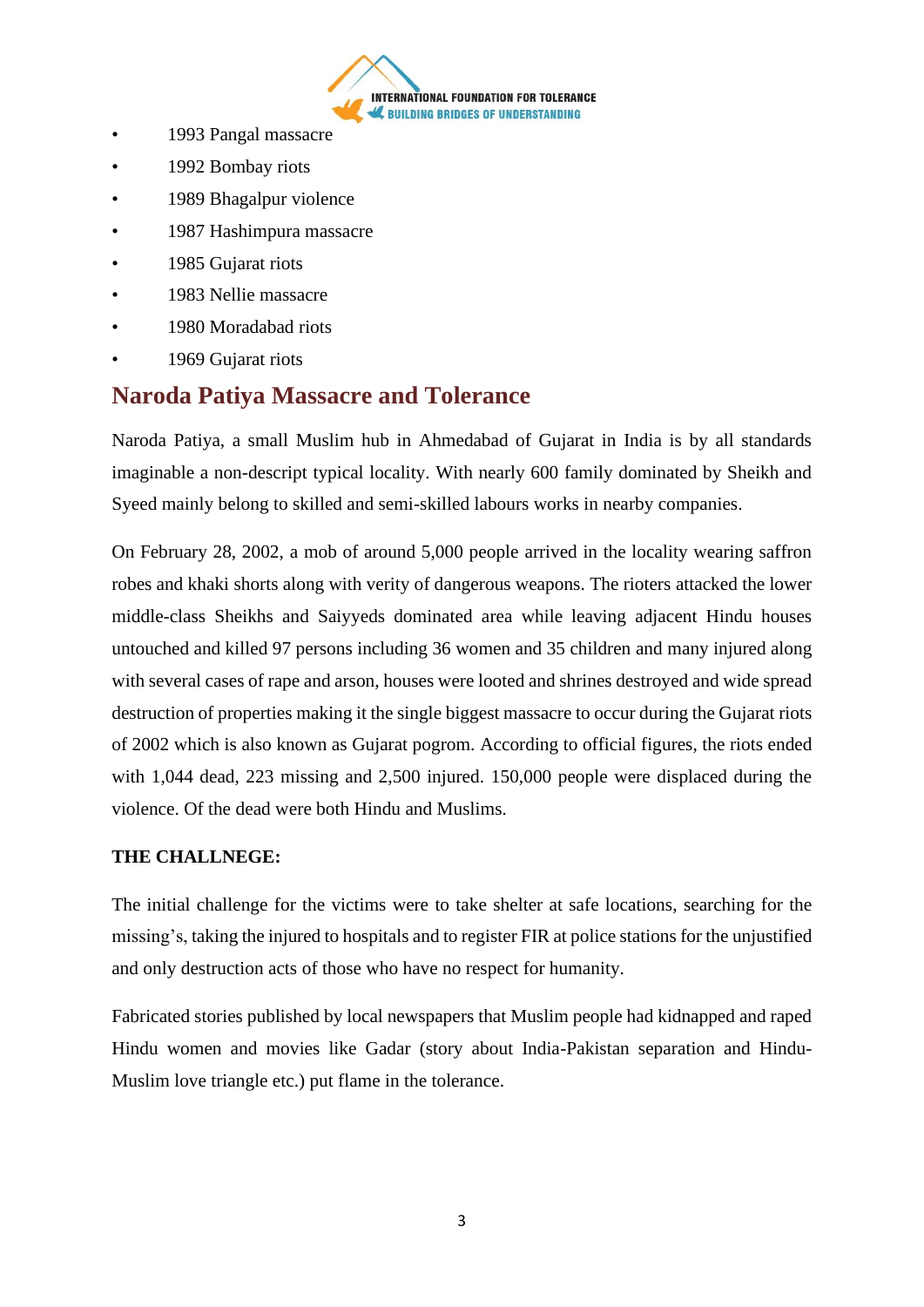

Further UN agencies work closely with the government of India and also with the state, but in the case of 2002 Gujarat riot, the international assistance hindered the ability in providing technical and financial assistance particularly in the relief front.

The 2002 Gujarat riot was an unrepresentative tolerance for India. The initial relationship between peace worker, NGOs, media and Government was inappropriate. Many media were felt to be more government-promotion oriented then in providing transparent news. Lake in sounds coordination between government and aid agencies causes lots of duplication of aid works and needs assessment was ignored. Ghettoes increased and tolerance decreases.

#### **STRATEGIES OF TOLERANCE IN NARODA PATIYA:**

- 104 emergency relief camps were set-up and run by community groups, civil society and NGOs during the week long violence
- After the violence Naroda Patiya is divided into two localities by a BRTS corridor.
- Series of peace meeting was held between police and representatives of Naroda Patiya
- The state government formed an all-party committee to provide relief and rehabilitation to the victims of the riots suggested by various non-governmental organisations which were to aid people to build houses.
- The state government further established a commission to look into the 2002 Gujarat carnage, however due to outrage among media and families of riot victims on the Gujarat High Court judge K. G. Shah's alleged closeness to the state chief minister, another judge G.T. Nanavati who was retired Supreme Court judge was included as chairman of the two-person commission
- The justice in court case was began in 2009, and testified over 300 people including the victims of riot, witnesses, doctors, and journalists and the verdict acknowledged involvement of a local politician in provocation of Hindu mobs. However later the SIT (Special Investigation Team, formed by the Supreme court of India in 2008) reported before the court that the false witness were tutored and cooked up the incidents of riot.
- After the riots, many original residents of Naroda Patiya fled after selling their houses, which led to migrants from other states arriving and settling in the area.
- The fearful families in Naroda Patiya always flee for 'safer spaces' whenever anything major happens, including 2002's Akshardham attack, 2008's serial bomb blasts and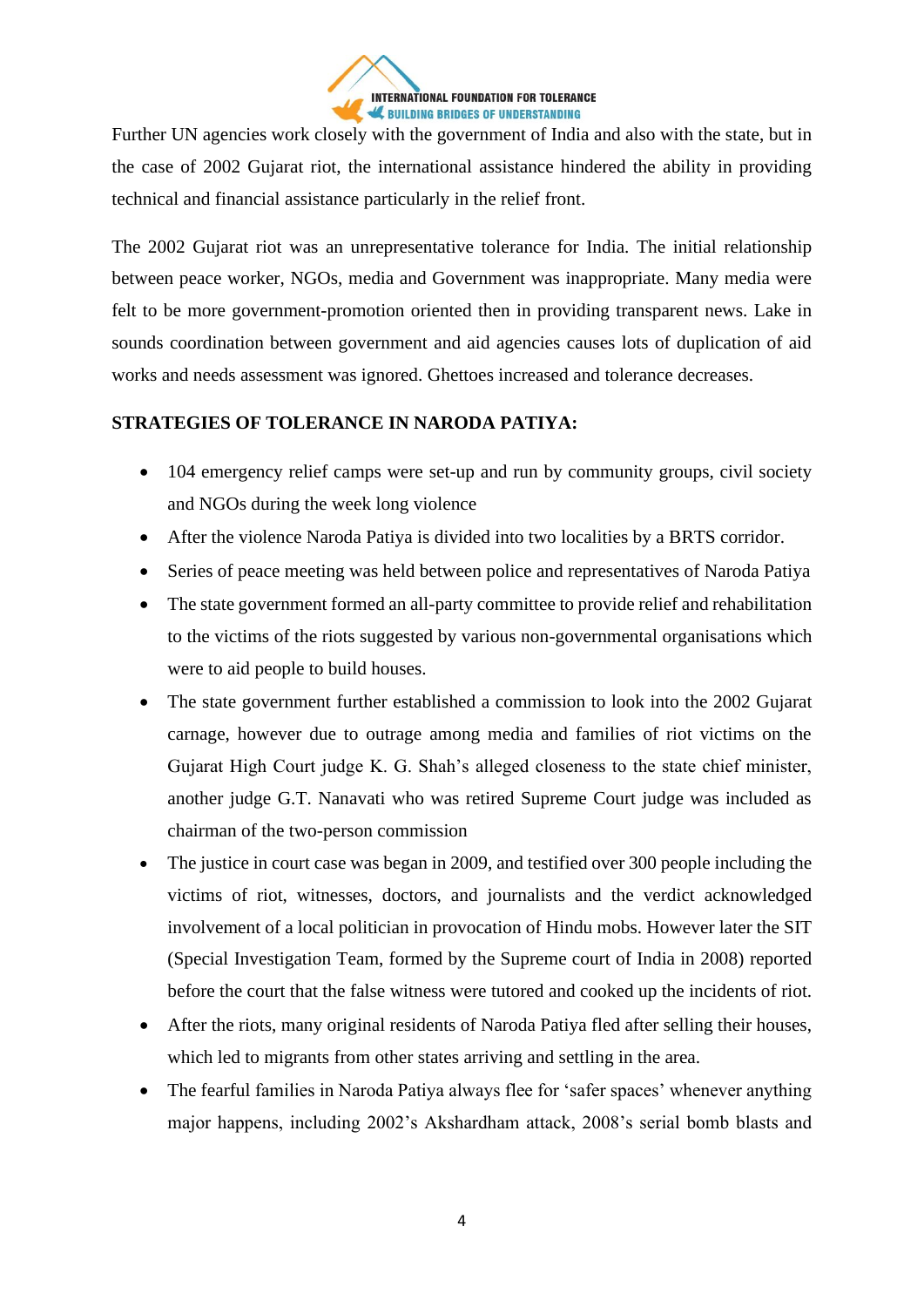

when the Indian Supreme Court delivering verdict in the Ram Tample and Babri Masque of Ayodhya dispute case.

- School education discontinued and educational counselling didn't happened, many examinations were either cancelled or held under tight police protection due to the possibilities of disruption.
- Thousands of students become destitute and forced to leave their studies due to financial crisis or to earn money for their families.
- The early efforts of government and NGOs including donor, mosques and churches and civil societies were chaotic due to lack of adequate coordination and appropriate skills and other necessary resources.

#### **CURRENT TOLERANCE STATUS IN NARODA PATIYA:**

After the riot, despite living there for several decades most of the survivors shifted to safe places and even after 18 years of the violence, only a handful of families have returned to their original homes. Those settled in other places in the city producing several Muslim ghettos in Gujarat claim that there seems no point going back to that devastated place because of the memories of those brutally killed and feeling of guilt and insecure.

#### **LESSON LEARNING FROM NARODA PATIYA:**

The best ever lesson learns from the Gujarat riot tolerance after the 18 years provides the opportunity to assess the rehabilitation, resilience and long term tolerance efforts in the context of subsequent practices. The disaster victims commit themselves for nonviolence. They were

on the frontline of tolerance and their right was not just to seek emergency relief, rehabilitation but also to demand tolerance and this process continues today.

In the case of the Naroda Patiya massacre, all local parties (stakeholders) were overlooked, and when there was interaction, particularly in relation to the local community, it was with the victims only and victim's community leaders. This dialogue raised the risk of entrenching biases, and also sidelined the capable other leaders who could expedite the tolerance process.

While there is a stated effort to involve the all parties more closely in tolerance process in practice by and large the peace dialogue was only with the victim's communities.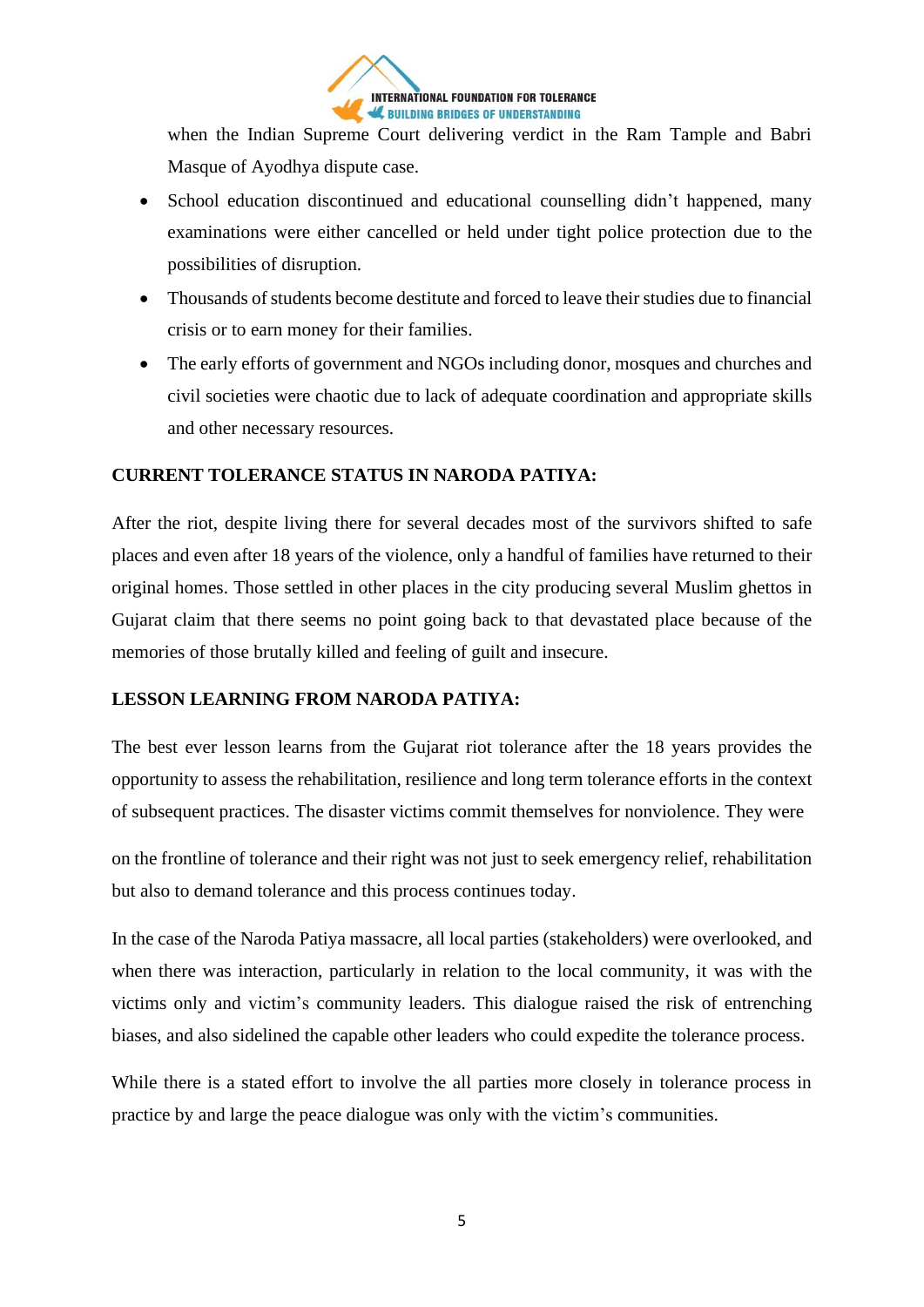

Where different stakeholders were involved in distributing aid and inter-agency/religious peace meetings, they were often found to do so more efficiently. Although later continued, there were suggestions that the state machinery was keen to discontinue the victim's relief shelters and to stop the aid distribution immediately with a fear of arm supply.

The violence was portrait in a vivid manner and the inhumanity was remembered. Most of the local media (particularly Gujarati language news papers such as Sandesh, Gujarat Samachar etc) was prejudiced against the minorities which critically provoke, communalize and terrorize people to influence in keeping the violence going.

All women international experts from US, UK, France, Germany and Sri Lanka, an international fact-finding committee reported that sexual violence strategically used for terrorizing women belonging to minority community in the 2002 Gujarat Violence.

Local NGOs including late advocate Mr. Mukul Sinha led Jan Sangharsh Manch suggest that the riot victim community was the first to respond to tolerance. This demonstrated that activities of these NGOs could be effective in identification of tolerance, promote peace and justice and establishing coordination with international organisations.

Participation of civil societies in the violence is an unanswered question, and the role of media was biased and provocative in some areas. A deliberate destruction of evidence was happened to very large number of cases which weaken the justice process.

The case shows how difficult it is to escape the dilemma of community-led tolerance when its economy, identity and status suffer.

There were thousands excellent exceptional heroism examples of tolerance and humanity acts shown by non-Muslims including Hindu, Dalit, Christian and Tribals where protected Muslims from the violence was reported by Human Rights Watch.

The first lessons from 2002 in Gandhiji's land Gujarat of India describes to understand the tolerance, its perspectives and disaster management aspects.

### **Successful Best Practices of Tolerances- Andhra Pradesh (undivided), India:**

The eastern, central and southern part of the of India is known as the Red Corridor region which experience maximum violence due to militancy- Naxalite and Maoist insurgency. The Red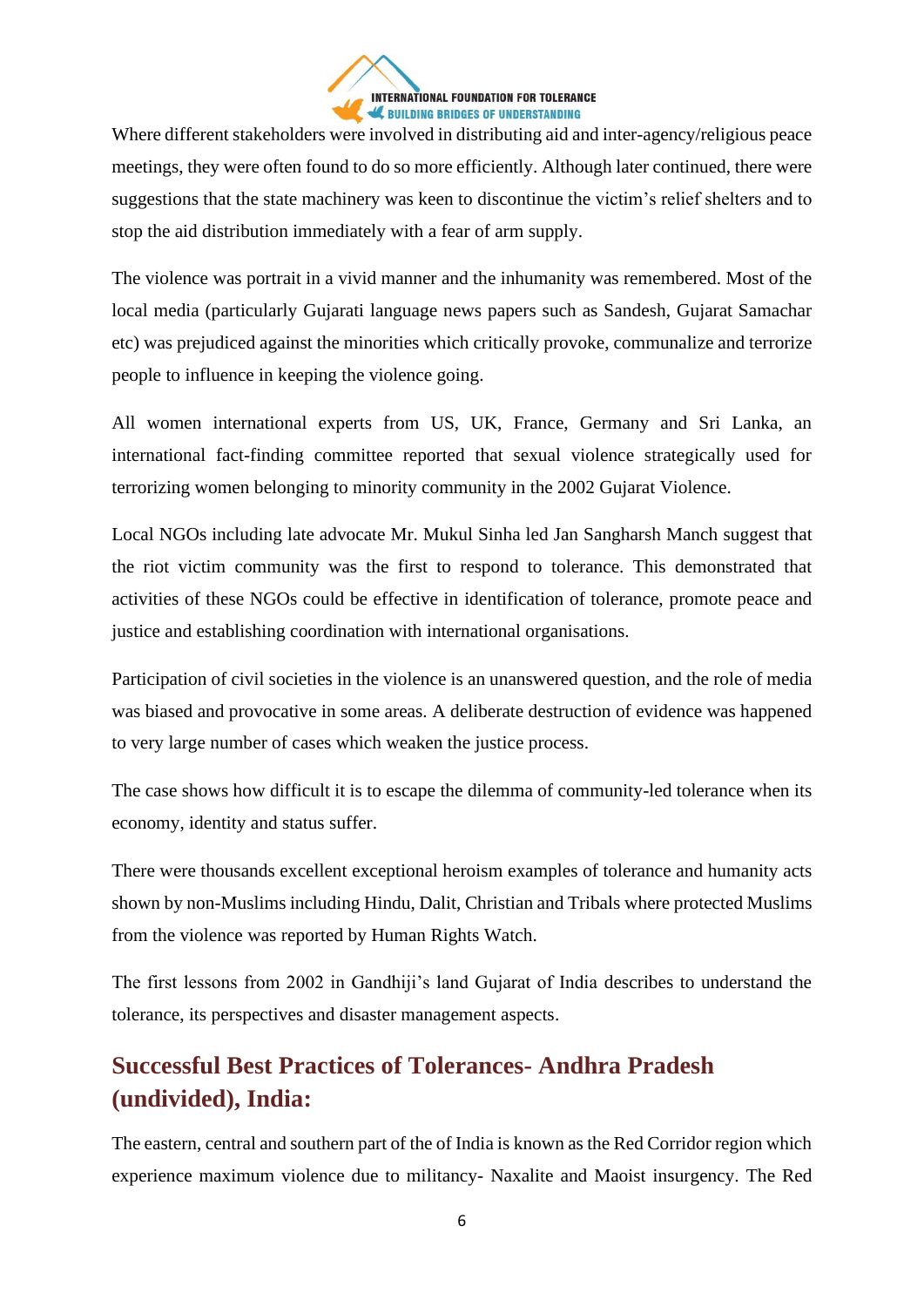

Corridor touches India's border with Nepal, it covered with thick forested terrains, plain and coastal. The region is span parts of Andhra Pradesh, Bihar, Chhattisgarh, Jharkhand, Madhya Pradesh, Maharashtra, Odisha, Telangana, and West Bengal and eastern Uttar Pradesh states.

#### **THE CHALLENGES:**

Let's look at the background of these areas are one of the most neglected areas due to over population, geographically backward, socially deprived; educationally bellow the national average, economically poor and politically unaware.

According to the Government of India, as of February 2019, 11 states are affected by extremism. As per the government record, there were 1048 incidents of violence took place till 2016. All forms of Naxalite organisations were declared as terrorist organizations under the Unlawful Activities (Prevention) Act of India 1967.

According to the Institute of Peace and Conflict studies, these Naxal groups have recruits children and exposed them to unjustified destructions including injury and death. As per an estimate more than 13,000 people have been killed since 1996.

#### **SUCCESSFUL TOLERANCE STRATEGIES:**

India's undivided Andhra Pradesh which was one of the worst sufferers of Moist Violence in 20 districts of the State till 1990s able to transform the tolerance in the form of adapting multi-

pronged strategies. The state government has rightly recognized the tolerance level and prioritized the tolerance at its development and law and order agenda.

- To strengthening monitoring and coordination mechanisms through a series of steps, including the creation of a Unified Command.
- For tolerance and to quashed mass organisation activities the state government reinforced its all infrastructure, technicalities and public deliverables following the attack on then Chief Minister Mr. Chandrababu Naidu, who narrowly escaped in 2003
- The state government established a rapid modernisation of its special police force (Greyhounds) and ramping up its all essential technical and operational capabilities
- The state government had identified all the destruction activities through the use of civilian "vigilante" groups and stamped out left-wing extremism through combining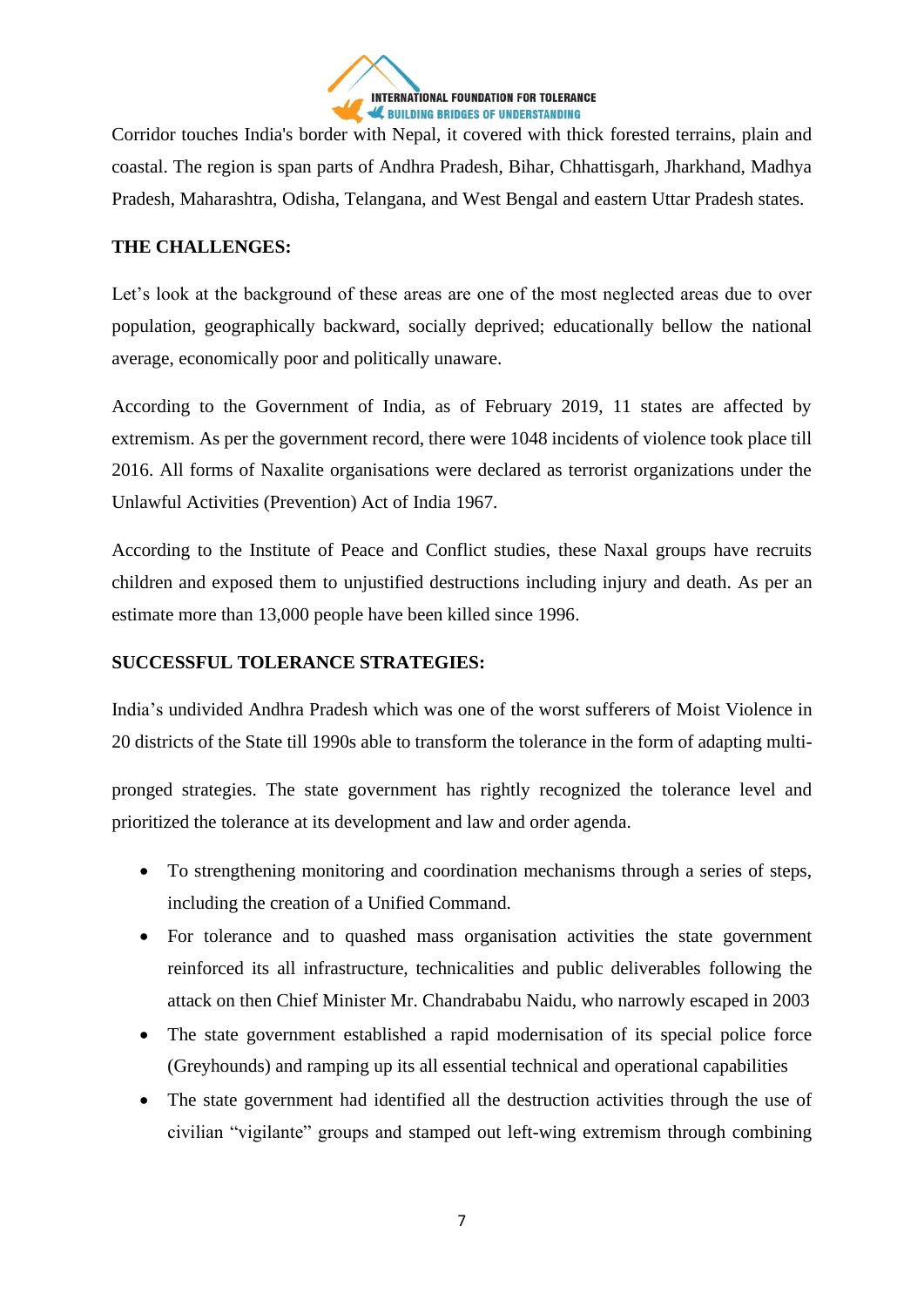

police action and rolled up with very attractive surrender and socio-economic rehabilitation package and to live peacefully.

- The state government ensured establishing all critical infrastructures like schools, hospitals, roads and beneficiary schemes to bring the exploited and deprived communities on balance with the mainstream and implemented by an effective service delivery mechanism
- The state government restored the rights of indigenous communities, like Adivasis, over distribution of land records (associate with land, forest and natural resources) and reformed the justice delivery systems
- After many years of indifference, half-steps and ad hoc measures, both India's central and state governments have found their foothold against the Maoist insurgency that at its pinnacle may have seemed invincible.
- To complement state initiatives the Union government largely led the counterinsurgency efforts from behind (because India is a federal nation which law and order is vested in the states) and provided all essential resources including security, paramilitary, intelligence and strategic direction and financial assistance to overcome the Maoist insurgency
- At the centre the former United Progressive Alliance (UPA) government and current National Democratic Alliance (NDA) governments have adopted population-centric to enemy-centric strategies. While the UPA governments laid down the building blocks
- for India's anti-Maoist response and the current NDA government led by Prime Minister Narendra Modi in addition to accelerated its pace had launched SAMADHAN scheme in May 2017.
- The Central government initiated a series of development and good-governance measures to prevailing tolerance of the affected populations.
- To carry out a detailed study of socio-economic developments in the affected regions and suggest measures to address these deficits, the government of India appointed an expert committee headed by D. Bandyopadhyay, the architect of "Operation Barga". The committee recommended the Government of India to conduct an assessment of the situation and immediately transferred an unprecedented amount of resources to the Maoist insurgency affected areas. The Government of India accepted the recommendation and launched the flagship Integrated Action Plan (IAP) by the UPA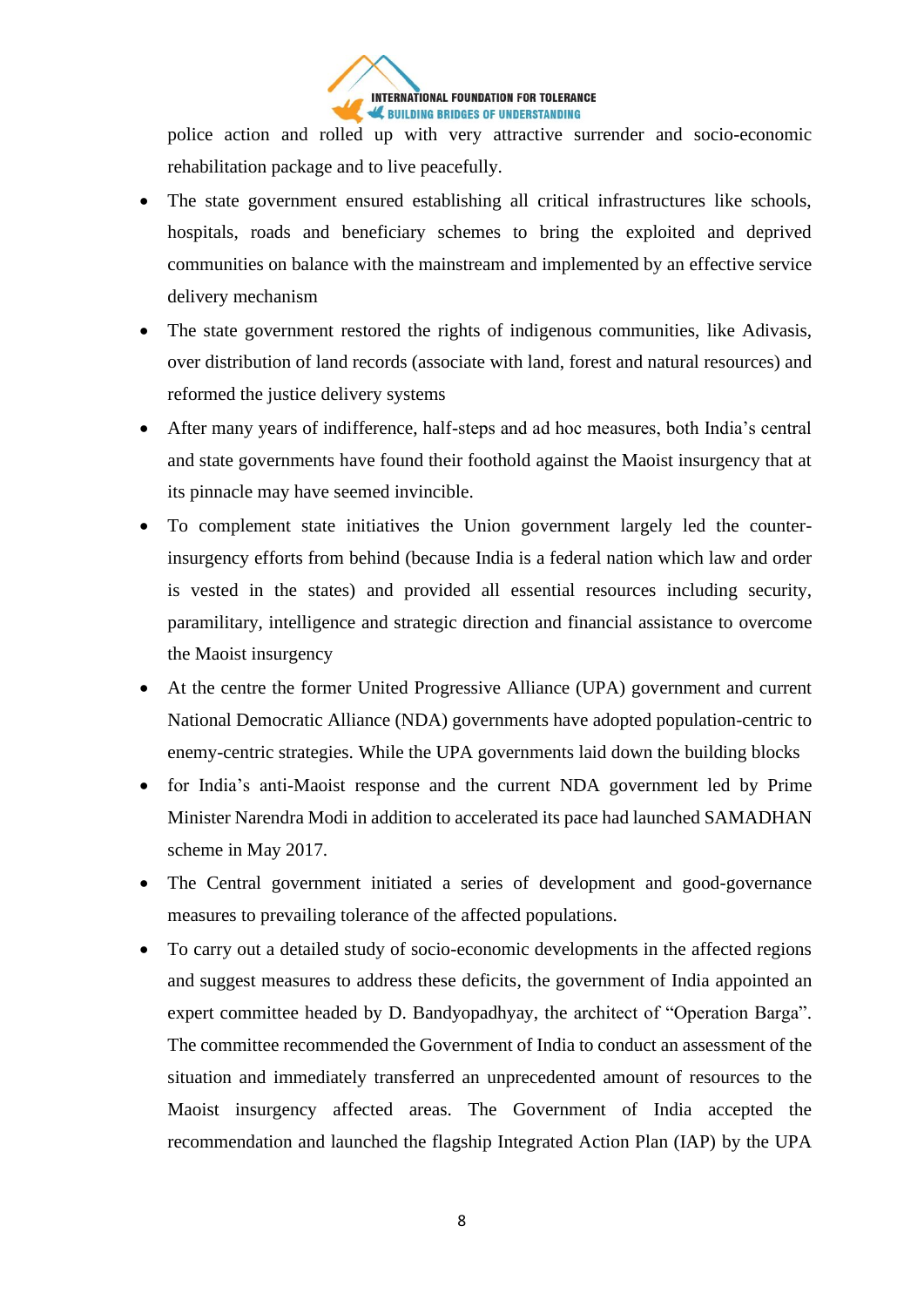

government. To implement the scheme which addresses the development deficiencies the Government of India offered financial package of over Rs. 6,000 crore per annum.

- The most significant steps taken by the Centre are in terms of enacting few landmark legislations:
	- o Recognising the rights of Adivasis to access forest resources and for selfgovernance.
	- o The passage of Forest Dwellers Act in 2006 despite stiff resistance from environmentalists and NGOs is a clear statement of the Centre's resolve to address the grievances of tribal populations living in the Naxal-affected areas.
- While the NDA government has disbanded IAP scheme, it has come out with its own scheme called Special Central Assistance (SCA) to cover 35 most LWE-affected districts.
- The centre and state coordination, stakeholders contribution and timely implementation of plans approaches resulted elimination of many important leaders of the insurgent organisation, and reduced their dominance

The Maoist existence has completely declined in the undivided Andhra Pradesh and so their ideology of revolution lost through good governance and adequate development delivery. However it may be undeniable that the Maoists presence is still felt in certain regions and they may play existential inhuman and unjustified acts as they did in the late 1990s.

There were series of peace dialogue between the Maoists, civilian and government and the tolerance level is now visible in the state of undivided Andhra Pradesh. However there is limited awareness on tolerance tolls among communities and aid agencies.

#### **LESSON LEARNS:**

The experience of Andhra Pradesh stands out as successful practices of tolerance by government along with coordination with local communities. In this case the tolerance used as a strategy that gets the state directly into the business of delivering the needful services.

The best practice indicates both skilled men, materials and other external resources should be provided at the earliest to meeting the needs of tolerance processing.

Information about tolerance is available with every government constitution but these needs to be enforced ensuring actual implementation and development facilities in needful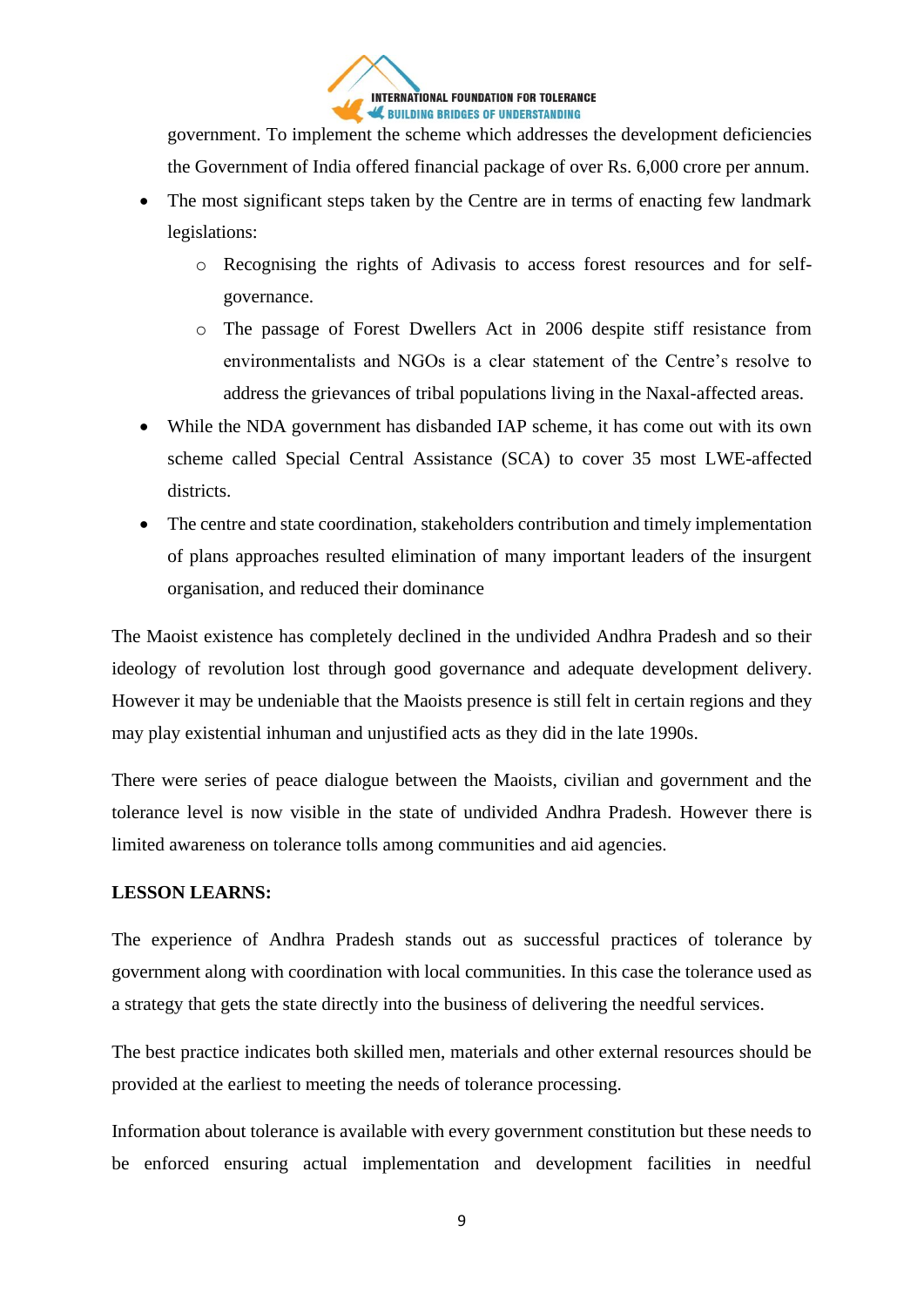

areas/communities with especially focus on the strategic enabling environment and long-term goal for community participation instead of implementing peace-and-development projects directly.

The coordination between different stakeholders should not dispute oriented. To overcome any misunderstanding or duplication of works and for better coordination to understand each other's role, a clear guideline or protocol for inter-agency collaboration is important.

Sometimes immediate aftermath of a massacre or adverse situations stemmed from the actions of NGOs and other non-state groups that provide unnecessary or provocative statements to motivate particular section of society that then became a burden for tolerance.

Tolerance opportunities are huge. Local tolerance innovation has high demonstrative value and investment (both financially and technically) in local volunteers for implementing their own tolerance programmes and awareness may allow other funding sources to achieve much.

All aspects of tolerance assistance rely on the skills, knowledge and commitment of the service delivery person including the peace volunteers working in difficult and insecure situations.

To contribute in tolerance decision-making and actions through additional knowledge, skills, and resources should be participatory and democratic approaches that can positively influence the tolerance efforts.

If feasible, tolerance education through peace worker and likeminded groups to motivate the locals and government to replicate the strategies in other states. Formation of peace committee's discussion on tolerance and spread development opportunities are the key.

The second lesson learns from India's undivided Andhra Pradesh rises hope on tolerance. This successful practice offers lessons of warning to any ill-deed group and shows development works when tolerance is prioritized in Government agenda.

#### **CONCLUSION & WAY FORWARD**

These two best practices of tolerances illustrate the period, the dimension of process and relevant factors associate with it. The first step in considering the feature of tolerance is that all these tolerance strategies won't work in every situation, but on such occasions, one of these could lead tolerance or motivate to practice tolerance. However, to working in the fields of tolerance one must first have a clear goal to achieve. Understanding complex associations in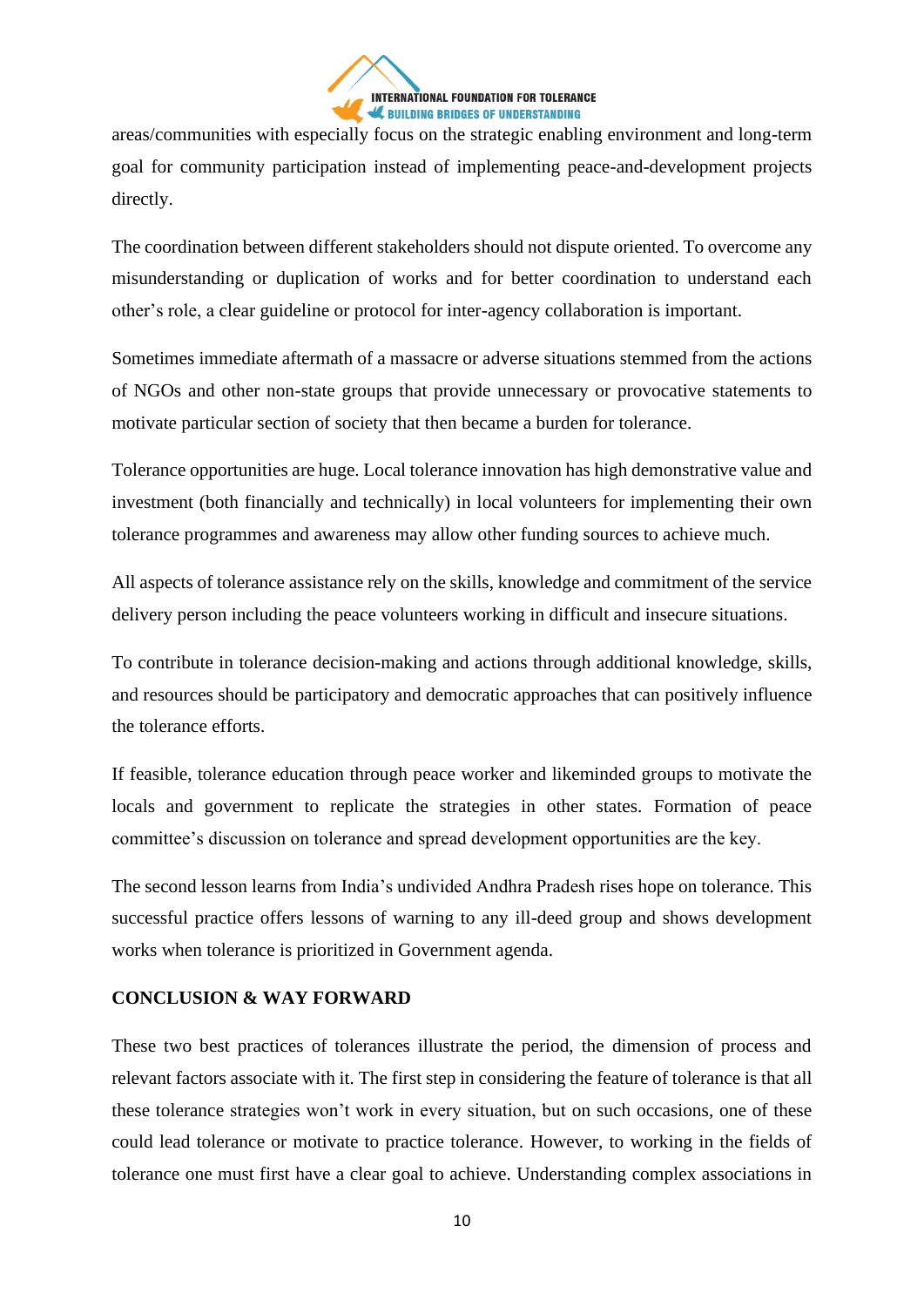

the tolerance process will enable in developing appropriate strategies and to initiating and expedite tolerance processes and seeking external assistance to meet the current or future requirements.

Although there is no formal standard in contribution in part filling gaps from state capacities but NGOs, CBOs, Peace foundations, Faith based organizations and Political agencies pay vital roles in tolerance practices. We all have to be tolerance agent for actions and not only through words.

Despite of democracy and presence of law and order and injustice happen and violence repeats. Therefore, any sign of communal violence or injustice reports have to be rush in the bud and leadership is critical in such grave situations to prevail the tolerance.

Tolerance, appropriate disaster management system, rule of law and robust justice is the way forward. And institutions, Academics, researchers, practitioners, community leaders and

corporate sectors need to keep an eye on the many changes underway in the economy, technology adoption, societal norms and community behaviour towards tolerance which will together shape the perfect tolerances.

Societies across the globe need to strengthen tolerance and to overcome the local issues through:

- Peace
- Tolerance education
- **Technology**
- **Resources**
- **Opportunities**
- Exposure
- **Infrastructure**
- Clarity of benefits/innovation
- Trust and confidence
- Past experiences and successful case studies
- Learning Professional relationship
- Clarity about future requirements
- Importance of skill development and peace